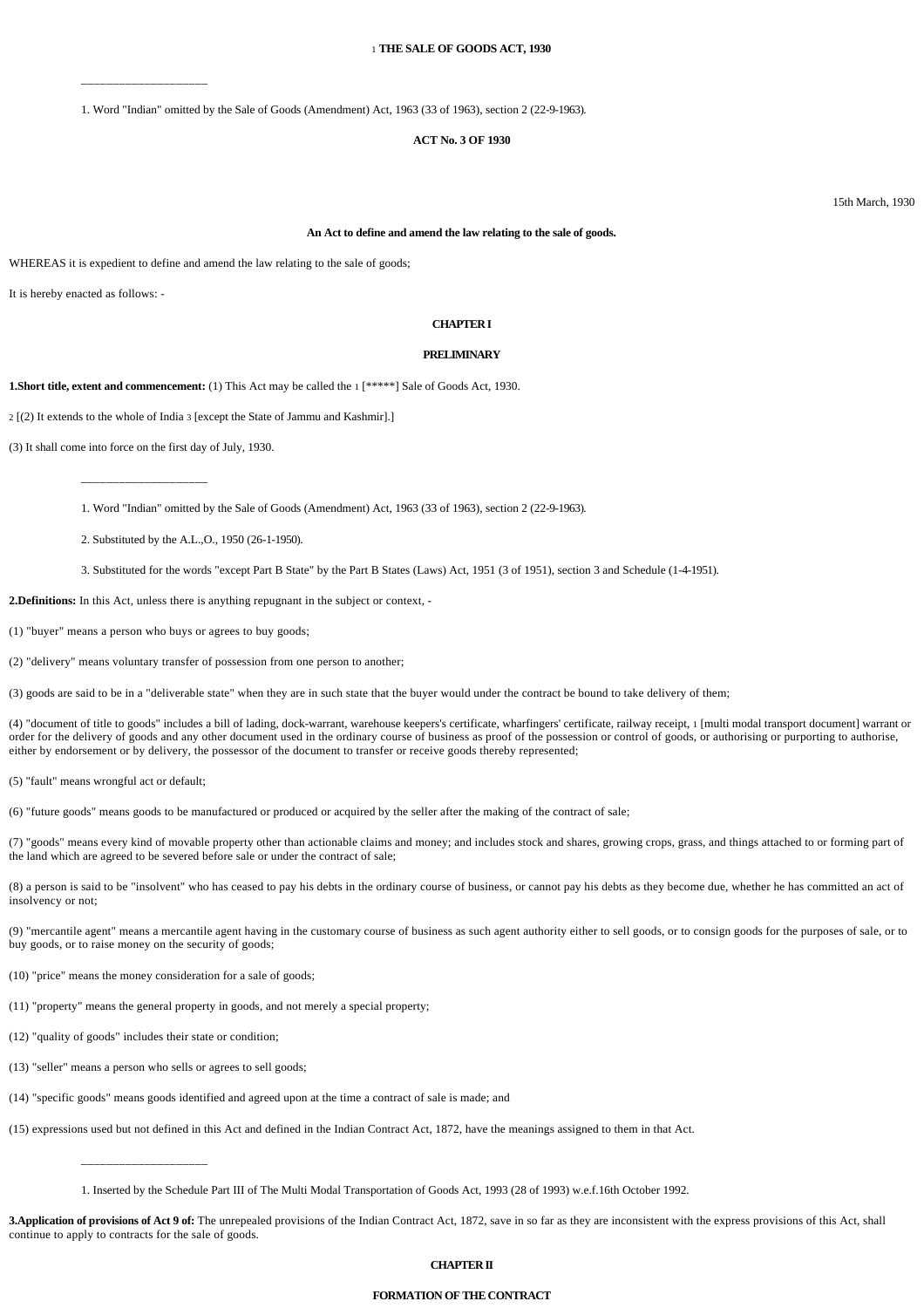#### **Contract of sale**

4.Sale and agreement to sell: (1) A contract of sale of goods is a contract whereby the seller transfers or agrees to transfer the property in goods to the buyer for a price. There may be a contract of sale between one part-owner and another.

(2) A contract of sale may be absolute or conditional.

(3) Where under a contract of sale the property in the goods is transferred from the seller to the buyer, the contract is called a sale, but where the transfer of the property in the goods is to take place at a future time or subject to some condition thereafter to be fulfilled, the contract is called an agreement to sell.

(4) An agreement to sell becomes a sale when the time elapses or the conditions are fulfilled subject to which the property in the goods is to be transferred.

#### **Formalities of the contract**

**5.Contract of sale how made:** (1) A contract of sale is made by an offer to buy or sell goods for a price and the acceptance of such offer. The contract may provide for the immediate delivery of the goods or immediate payment of the price or both, or for the delivery or payment by instalments, or that the delivery or payment or both shall be postponed.

(2) Subject to the provisions of any law for the time being in force, a contract of sale may be made in writing or by word of mouth, or partly in writing and partly by word of mouth or may be implied from the conduct of the parties.

### **Subject-matter of contract**

**6.Existing or future goods:** (1) The goods which form the subject of a contract of sale may be either existing goods, owned or possessed by the seller, or future goods.

(2) There may be a contract for the sale of goods the acquisition of which by the seller depends upon a contingency which may or may not happen.

(3) Where by a contract of sale the seller purports to effect a present sale of future goods, the contract operates as an agreement to sell the goods.

**7.Goods perishing before making of contract:** Where there is a contract for the sale of specific goods, the contract is void if the goods without the knowledge of the seller have, at the time when the contract was made, perished or become so damaged as no longer to answer to their description in the contract.

8.Goods perishing before sale but after agreement to sell: Where there an agreement to sell specific goods, and subsequently the goods without any fault on the part of the seller or buyer perish or become so damaged as no longer to answer to their description in the agreement before the risk passes to the buyer, the agreement is thereby avoided.

#### **The Price**

**9.Ascertainment of price:** (1) The price in a contract of sale may be fixed by the contract or may be left to be fixed in manner thereby agreed or may be determined by the course of dealing between the parties.

(2) Where the price is not determined in accordance with the foregoing provisions, the buyer shall pay the seller a reasonable price. What is a reasonable price is a question of fact dependent on the circumstances of each particular case.

10. Agreement to sell at valuation: (1) Where there is an agreement to sell goods on the terms that the price is to be fixed by the valuation of a third party and such third party cannot or does not make such valuation, the agreement is thereby avoided:

Provided that, if the goods or any part thereof have been delivered to, and appropriated by, the buyer, he shall pay a reasonable price therefor.

(2) Where such third party is prevented from making the valuation by the fault of the seller or buyer, the party not in fault may maintain a suit for damages against the party in fault.

## **Conditions and warranties**

**11.Stipulations as to time:** Unless a different intention appears from the terms of the contract, stipulations as to time of payment are not deemed to be of the essence of a contract of sale. Whether any other stipulation as to time is of the essence of the contract or not depends on the terms of the contract.

**12.Condition and warranty:** (1) A stipulation in a contract of sale with reference to goods which are the subject thereof may be a condition or a warranty.

(2) A condition is a stipulation essential to the main purpose of the contract, the breach of which gives rise to a right to treat the contract as repudiated.

(3) A warranty is a stipulation collateral to the main purpose of the contract, the breach of which gives rise to a claim for damages but not to a right to reject the goods and treat the contract as repudiated.

(4) Whether a stipulation in a contract of sale is a condition or a warranty depends in each case on the construction of the contract. A stipulation may be a condition, though called a warranty in the contract.

13. When condition to be treated as warranty: (1) Where a contract of sale is subject to any condition to be fulfilled by the seller, the buyer may waive the condition or elect to treat the breach of the condition as a breach of warranty and not as a ground for treating the contract as repudiated.

(2) Where a contract of sale is not severable and the buyer has accepted the goods or part thereof,  $1$  [\*\*\*\*\*], the breach of any condition to be fulfilled by the seller can only be treated as a breach of warranty and not as a ground for rejecting the goods and treating the contract as repudiated, unless there is a term of the contract, express or implied, to that effect.

(3) Nothing in this section shall affect the case of any condition or warranty fulfilment of which is excused by law by reason of impossibility or otherwise.

**14.Implied undertaking as to title, etc:** In a contract of sale, unless the circumstances of the contract are such as to show a different intention, there is -

(a) an implied condition on the part of the seller that, in the case of a sale, he has a right to sell the goods and that, in the case of an agreement to sell, he will have a right to sell the goods at the time when the property is to pass;

(b) an implied warranty that the buyer shall have and enjoy quiet possession of the goods;

\_\_\_\_\_\_\_\_\_\_\_\_\_\_\_\_\_\_\_\_

(c) an implied warranty that the goods shall be free from any charge or encumbrance in favour of any third party not declared or known to the buyer before or at the time when the contract is made.

<sup>1.</sup> Words "or where the contract is for specific goods, the property in which has passed to the buyer" omitted by the Sale of Goods (Amendment) Act, 1953 (33 of 1963), section 3 (22-9-1963).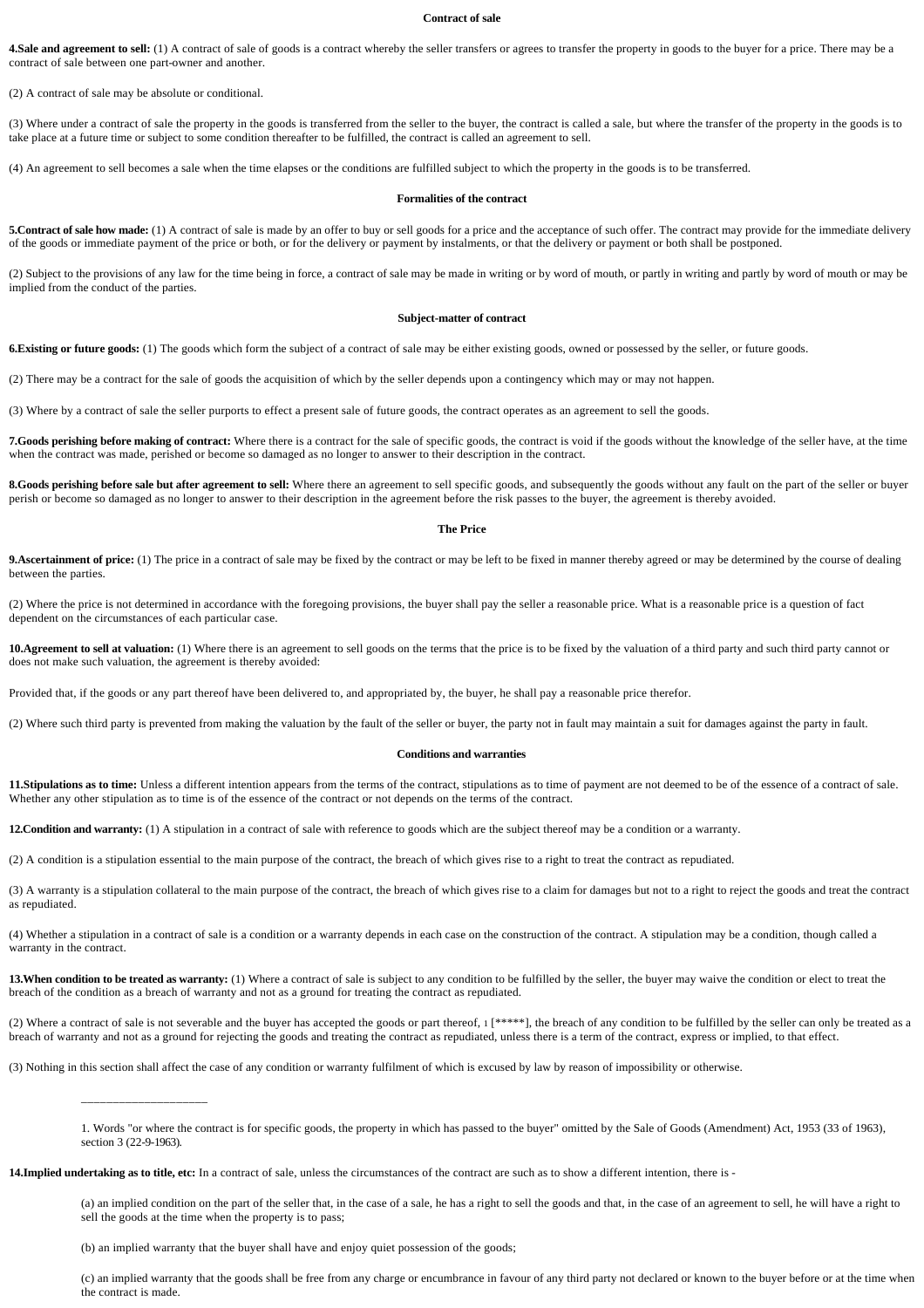15.Sale by description: Where there is a contract for the sale of goods by description, there is an implied condition that the goods shall correspond with the description; and, if the sale is by sample as well as by description, it is not sufficient that the bulk of the goods corresponds with the sample if the goods do not also correspond with the description.

**16.Implied conditions as to quality or fitness:** Subject to the provisions of this Act and of any other law for the time being in force, there is no implied warranty or condition as to the quality or fitness for any particular purpose of goods supplied under a contract of sale, except as follows: -

(1) Where the buyer, expressly or by implication, makes known to the seller the particular purpose for which the goods are required, so as to show that the buyer relies on the seller's skill or judgment, and the goods are of a description which it is in the course of the seller's business to supply (whether he is the manufacturer or producer or not), there is an implied condition that the goods shall be reasonably fit for such purpose:

Provided that, in the case of a contract for the sale of a specified article under its patent or other trade name, there is no implied condition as to its fitness for any particular purpose.

(2) Where goods are bought by description from a seller who deals in goods of that description (whether he is the manufacturer or producer or not), there is an implied condition that the goods shall be of merchantable quality:

Provided that, if the buyer has examined the goods, there shall be no implied condition as regards defects which such examination ought to have revealed.

(3) An implied warranty or condition as to quality or fitness for a particular purpose may be annexed by the usage of trade.

(4) An express warranty or condition does not negative a warranty or condition implied by this Act unless inconsistent therewith.

**17.Sale by sample:** (1) A contract of sale is a contract for sale by sample where there is a term in the contract, express or implied, to that effect.

(2) In the case of a contract for sale by sample there is an implied condition-

(a) that the bulk shall correspond with the sample in quality;

(b) that the buyer shall have a reasonable opportunity of comaring the bulk with the sample;

(c) that the goods shall be free from any defect, rendering them unmerchantable which would not be apparent on reasonable examination of the sample.

## **CHAPTER III**

## **EFFECTS OF THE CONTRACT**

### **Transfer of property as between seller and buyer**

18.Goods must be ascertained: Where there is a contract for the sale of unascertained goods, no property in the goods is transferred to the buyer unless and until the goods are ascertained.

19.Property passes when intended to pass: (1) Where there is a contract for the sale of specific or ascertained goods the property in them is transferred to the buyer at such time as the parties to the contract intend it to be transferred.

(2) For the purpose of ascertaining the intention of the parties regard shall be had to the terms of the contract, the conduct of the parties and the circumstances of the case.

(3) Unless a different intention appears, the rules contained in sections 20 to 24 are rules for ascertaining the intention of the parties as to the time at which the property in the goods is to pass to the buyer.

20. Specific goods in a deliverable state: Where there is an unconditional contract for the sale of specific goods in a deliverable state, the property in the goods passes to the buyer when the contract is made, and it is immaterial whether the time of payment of the price or the time of delivery of the goods, or both, is postponed.

21. Specific goods to be put into a deliverable state: Where there is a contract for the sale of specific goods and the seller is bound to do something to the goods for the purpose of putting them into a deliverable state, the property does not pass until such thing is done and the buyer has notice thereof.

22. Specific goods in a deliverable state, when the seller has to do anything thereto in order to ascertain price: Where there is a contract for the sale of specific goods in a deliverable state, but the seller is bound to weigh, measure, test or do some other act or thing with reference to the goods for the purpose of ascertaining the price, the property does not pass until such act or thing is done and the buyer has notice thereof.

23.Sale of unascertained goods and appropriation: (1) Where there is a contract for the sale of unascertained or future goods by description and goods of that description and in a deliverable state are unconditionally appropriated to the contract, either by the seller with the assent of the buyer or by the buyer with the assent of the seller, the property in the goods thereupon passes to the buyer. Such assent may be express or implied, and may be given either before or after the appropriation is made.

### **Delivery to carrier.**

(2) Where, in pursuance of the contract, the seller delivers the goods to the buyer or to a carrier or other bailee (whether named by the buyer or not) for the purpose of transmission to the buyer, and does not reserve the right of disposal, he is deemed to agination:none;mso-layout-grid-align: none;text-autospace:none'>

3. Substituted for the words "District Magistrate" by the Child Marriage Restraint (Second Amendment) Act, 1938 (19 of 1938), Section 3.

1 [**9.Mode of taking cognizance of offences:** No Court shall take cognizance of any offence under this Act after the expiry of one year from the date on which the offence is alleged to have been committed.]

1. Substituted for the original Section 9 by the Child Marriage Restraint (Second Amendment) Act, 1938 (19 of 1938), Section 4.

1 [**10.Preliminary inquires into offences:** Any Court, on receipt of a complaint of an offence of which it is authorised to take cognizance, shall, unless it dismisses the complaint under section 203 of the 2 [Code of Criminal Procedure, 1973 (2 of 1974), either itself make an inquiry under section 202 of that Code or direct a Magistrate subordinate to it to make such inquiry.]

1. Substituted for the original Section 10 by the Child Marriage Restraint (Amendment) Act, 1949 (41 of 1949), Section 6.

2. Substituted for the words and figures "Code of Criminal Procedure, 1898 (5 of 1898)" by the Child Marriage Restraint (Amendment) Act, 1978 (2 of 1978) Section 5.

**11.Power to take security from complainant:** 1 [\*\*\*\*\*]

\_\_\_\_\_\_\_\_\_\_\_\_\_\_\_\_\_\_\_\_

\_\_\_\_\_\_\_\_\_\_\_\_\_\_\_\_\_\_\_\_